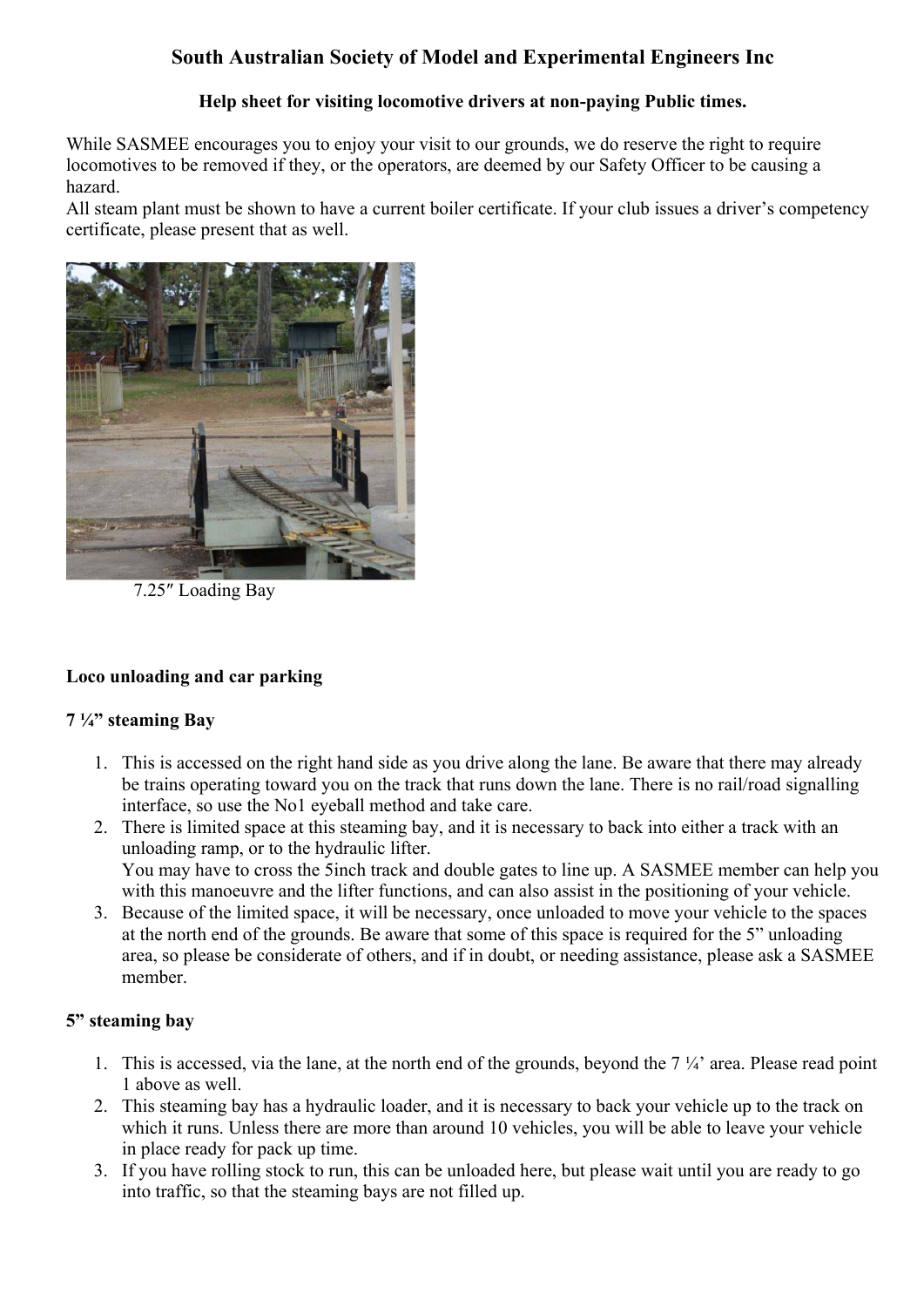

5″ Loading Bays

# **Lighting up, fuel and water supplies for 5″ and 7 ¼"**

- 1. The 7 ¼" steaming bay has compressed air, and a 12V DC power system for steam raising
- 2. The 5" steaming bay only has compressed air available for steam raising using barbed outlet suitable for  $\frac{1}{4}$ " and  $\frac{5}{16}$ " plastic tube.
- 3. All water points at the steaming bays provide rain water. There are watering cans for transporting water to your loco. Rain water is also available at each station.
- 4. Depending on current availability, coal is found in coal bins at the 7 ¼" station, and the 5" station. Please check with a steam loco member as type and quality can vary.

### **Track layout and signalling**

1. Both 7 ¼ and 5" systems have colour light signals which indicate track occupancy. Signals at vital locations such as entry to tunnels, are Absolute, and are marked with an "A". You must not pass this when at Red. You may proceed on a Yellow, but be aware that there is a train in the next section beyond the one you are about to enter. Others are permissive, (with a "P"), and these may be passed slowly after stopping to ensure the line is clear ahead. In some places there are route indicators using a set of LEDs to indicate which way a turnout is set. Entry to the main line is controlled by sets of LEDs, Red indicating that the main line you are approaching is occupied.

On long sections of relatively straight track, there is no track circuiting, so you need that No1 eyeball again.

- 2. Both systems operate in a clockwise direction only.
- 3. Some turnouts on the 7 ¼" system have movable frogs, so ensure you are fully clear before changing them. Check both the turnout blades and the frog to ensure both are set correctly
- 4. Choice of station tracks on both systems is enabled by the use of a magnet held between two red lines on a control box preceding the turnout. On the  $7\frac{1}{4}$ , the left hand option (the box is part way along the top bridge) accesses the through track.

The signals at these turnouts are route indicators only.

- 5. On the 5" it offers two alternatives, both being station roads. There is access to sidings (by manual point operation) after passing though the right hand option. The signals at these turnouts are route indicators only. With care you can reverse out to the station track, or by observing signals, depart forward direct onto the main line.
- 6. Departure turnouts at both stations are trailable, but please check the signals before you go as these do indicate track occupancy
- 7. For operators who want to utilize the 5" laid in the 7 ¼" loop you can do so via a cross over track, accessible from the track between the 5" steaming bay and the 5" main line. Ensure that drivers on the  $7\frac{1}{4}$  are aware of what you are doing, as the cross over is not signalled.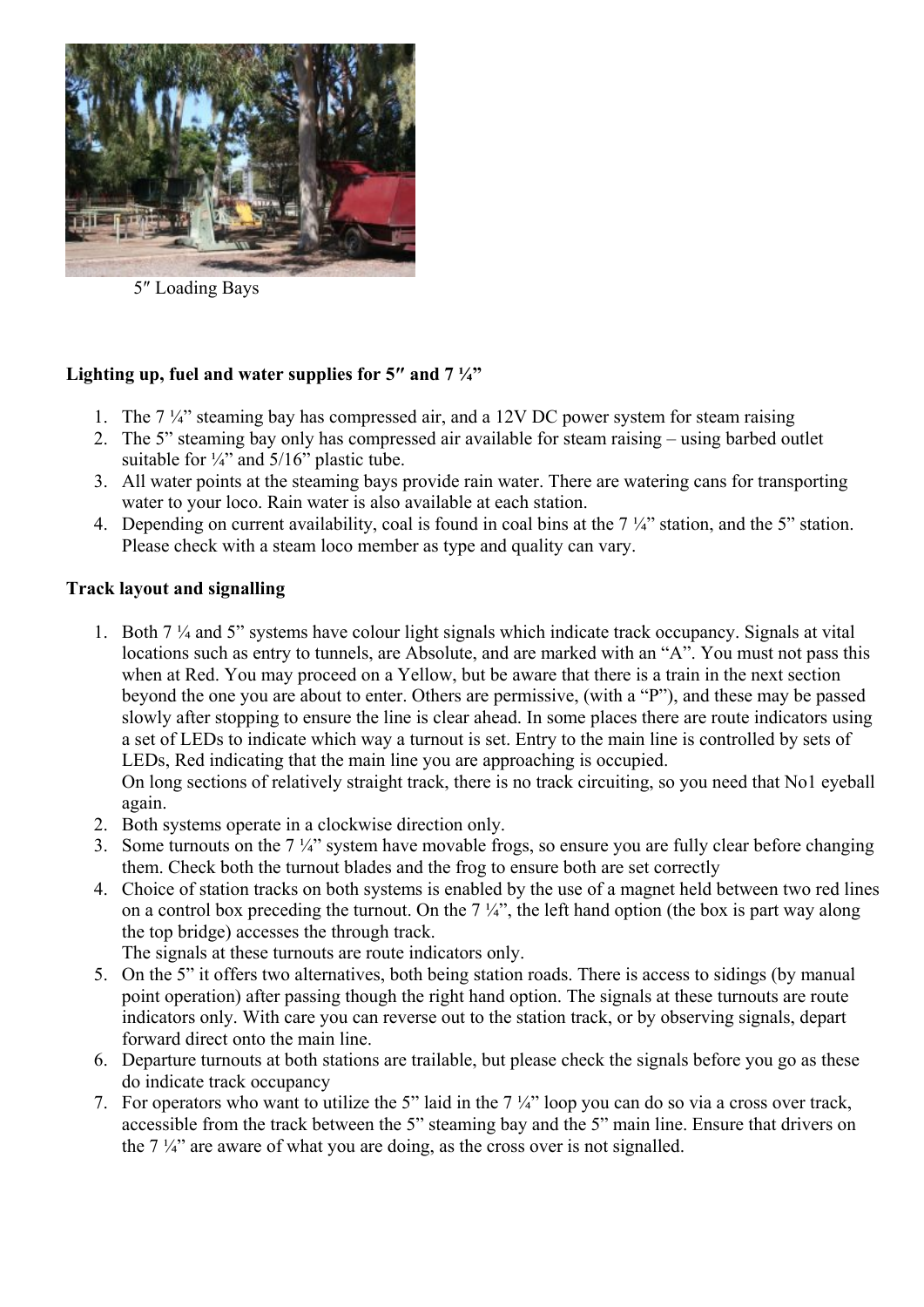### **Operations**

- 1. In the interest of safe operation for all, maximum speed is limited to 10kph
- 2. Covered foot wear is to be worn by all people riding your train.
- 3. If you are having issues with your locomotive, or want a rest, please make use of a siding don't hold others up by occupying the main line, or station roads
- 4. You may allow people who may not have driver certification, to operate your locomotive. However, you, or another competent driver who is familiar with you loco must ride with that person
- 5. If you are new to train operations, or lack confidence in using our system, please talk to our members who will be happy to assist you.
- 6. If running after dark, you must have a working Headlight, and a Red tail light that is clearly visible to following trains.
- 7. Additional information on signalling etc can be found in our drivers' training manual. If this document varies from that, please observe the requirements of the training manual documentation.